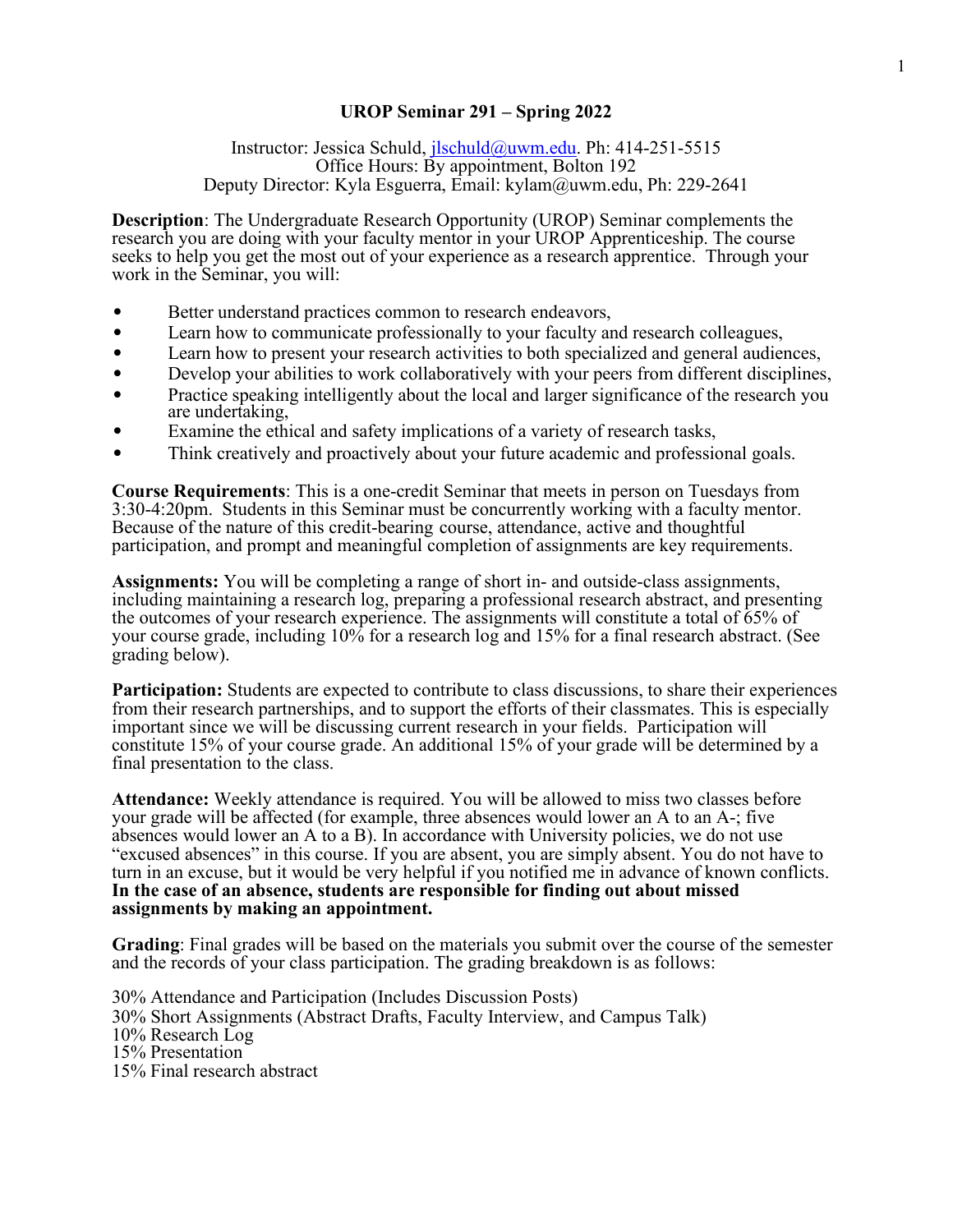## **General Expectations:**

- Treat your peers, fellows, and the directors of the program with respect.
- Keep up to date on all assignments writing and/or reading.
- Show up prepared and on time for the seminar.<br>• Engage in classroom discussions and activities.
- Engage in classroom discussions and activities.
- Keep us informed about problems in your research.
- Keep an open mind and have fun!

If you require any accommodations to meet any of the requirements of this course, please inform me as soon as possible. Have a great semester!